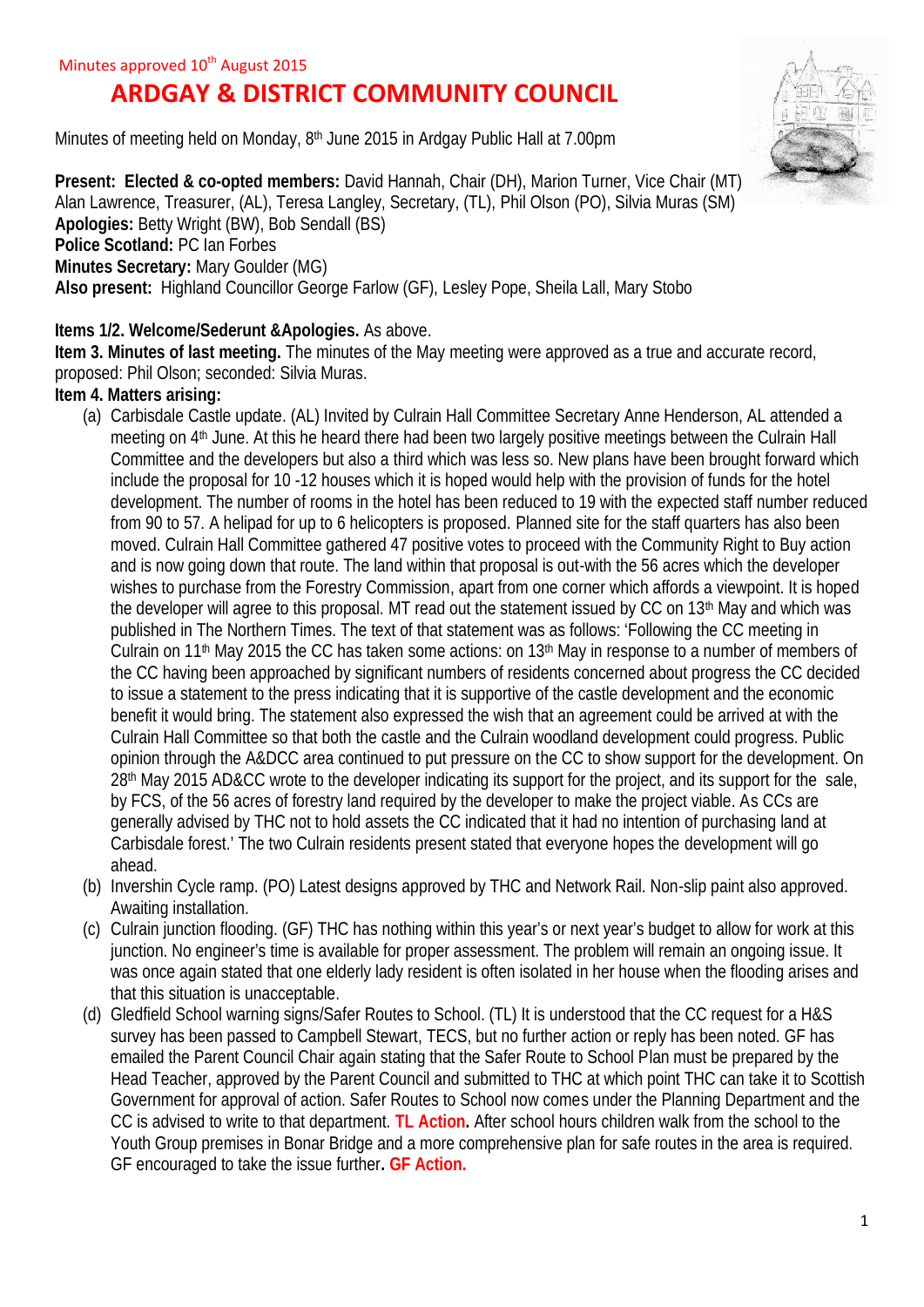#### Minutes approved  $10^{th}$  August 2015

**(e)** Service Point downgrading. GF advised this subject is scheduled for further discussion at THC on 25th June. MT reiterated that all comments made on the recent consultation indicated that face to face contact with a local THC representative is essential for many in local communities. Figures for footfall in Bonar Bridge have yet to be released. GF stated relevant figures will be in the papers published one week before THC meeting. The proposal stands for a facility within the Bonar Bridge library and face to face meetings can be arranged as required. The loss of an employed position in the area was also highlighted to have significant effect. CC will write to protest the changes once the papers are published ahead of the upcoming meeting. **MT Action.**

**Item 5. Police report.** Thirty-one incidents logged in the Bonar Bridge/Ardgay area including three thefts, two fixed penalties for road traffic offences and two road collisions. Internet fraud continues and the public is advised not to reveal any personal/financial details unless completely sure of the safety of so doing. Parking at the school was raised as causing obstructions to traffic during drop off/pick up times. A piece of land beside the school, currently zoned for housing, was identified as being a possible parking area which would relieve this congestion which at present often places traffic on the wrong side of the road at busy times, and on a bend in the road where line of sight is obscured. **Item 6. Newsletter.** (SM) New issue is printing and will be ready for delivery next week. Costings working out at £1 per copy. New advertisers and contributors have been secured for this issue. The next issue will cover the upcoming elections in November and encourage people to consider standing for CC membership. SM was congratulated for another excellent issue.

## **Item 7. Secretary's report/correspondence.**

- (a) Scotways renewal request passed to Treasurer.
- (b) NHS offer to talk to CC. An invitation was agreed, initially for July but this meeting was later cancelled so the invitation should be for the August meeting. **Agenda item. TL Action.**
- (c) R. Copley's letter ref Paths For All. CC has funds aside for this plan. Mrs Copley will be advised that a small group needs to be formed to take on the project and utilise this funding. **TL Action.**
- (d) Letter received from Foundation Scotland regarding newsletter funding application.
- (e) Letter from Rhoda Grant regarding improvements to the Far North Line. Suggestion made that a 'Friends of Ardgay Station' group could be established to seek funds for further improvements beyond those proposed by Abellio. More passing places are required on sections operating on single tracks to improve timetables and schedules; Abellio should influence Network Rail on this. The nuclear waste trains passing through several times a week also disrupt passenger services with local stops being affected. The Friends of the Far North Line should be pushing for some compensation/consideration to be made to the local stations. Board members of FFNL will be contacted to take this further.
- (f) Thank you letter received from KoSDT regarding the recent Beinn Tharsuinn award in respect of its project at the Falls of Shin.
- (g) KOSHS application to Beinn Tharsuinn. Mary Stobo had attended primarily to give the CC further information which might be helpful to members when making the decision on the group's recent funding application. Research for this book has taken five years resulting in what it is hoped will be a useful reference and information tool, copies of which will be placed in the local school and library. Hardback is preferred for its sturdier qualities and longer lasting abilities. E-printing was considered inappropriate. The selling price per copy will be in the region of £15 - £20 (a common price for a book of this type) but the book will be on sale at the launch, planned for September, at £10. The first run will be of 200 books with hopes to reprint at which time profits from sales will help to support the Heritage Centre. The centre provides a venue for many local groups and artists in particular of find hire of local village halls is not suitable due to other scheduled events. SM will liaise with Mary Stobo and publish an article in the next newsletter to help promote the group and this publication. **SM Action.** The application was discussed further at private session after the main meeting and resulted in an award of £940 being approved.

**Item 8. Treasurer's report.** (AL) The report show a cleared balance of£11,722.09 with the transfer of £6989.53 from the Projects account balance of £1666.66 from E.ON for newsletter costs. One outstanding cheque for £189. The balance remaining for CC admin is £1214.81 The Toilets account is awaiting the bank transfer of £11.65 to the Treasurer's account. The letter requesting the closure of the Projects and Toilets accounts was posted on 21<sup>st</sup> April. **Item 9. Kyle of Sutherland Development Trust report.** (MT) The recent Development Officer's report has been circulated; the addition of the Greening Kyle and Keeping Active Together reports was welcomed. The DO report is